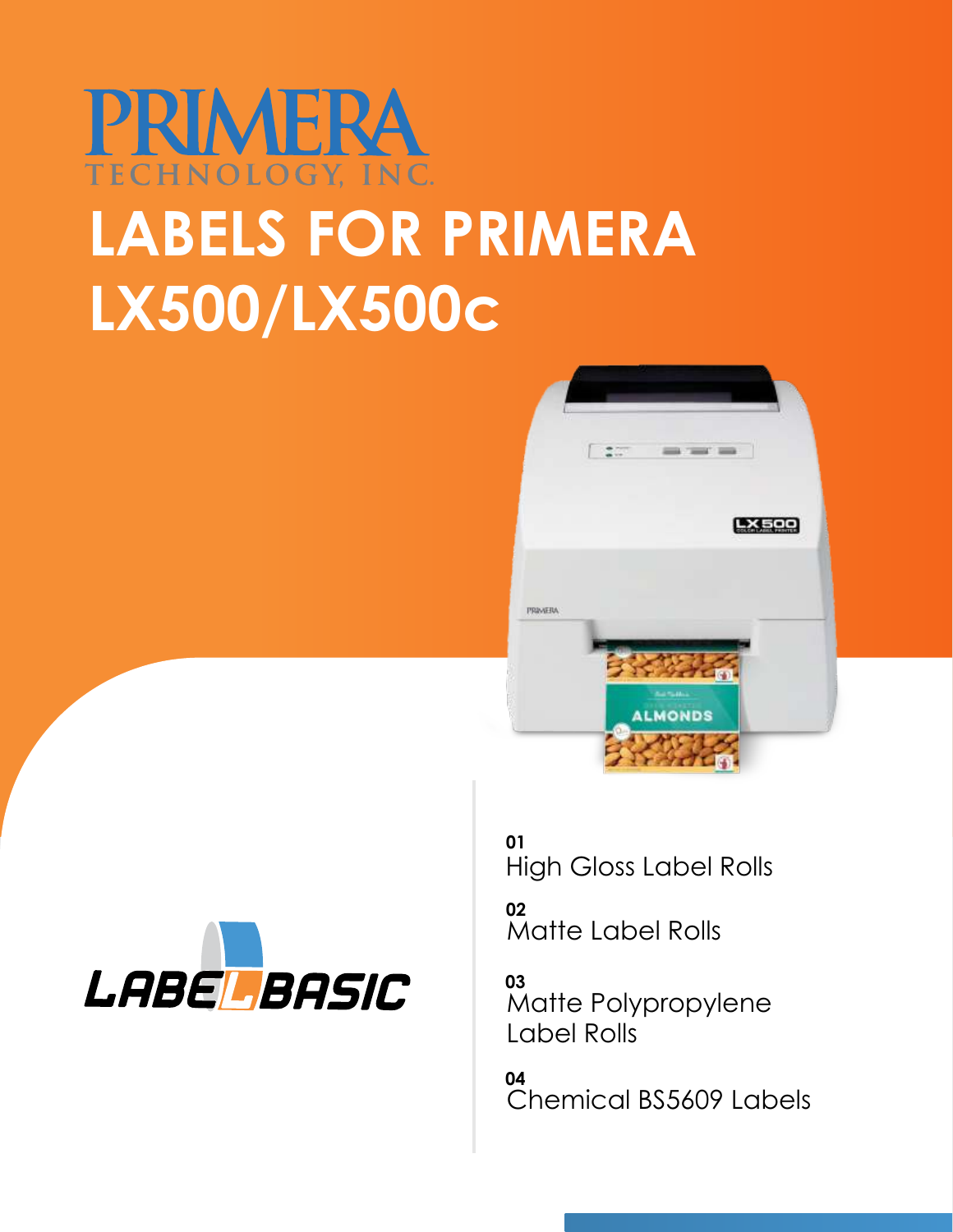<span id="page-1-0"></span>

## High Gloss **Label Rolls**

Our glossy white label rolls are made from a medium thickness sheet that allows for easy feeding through both laser and inkjet printers. The sheets are topcoated specifically for use with inkjet label printers so that your inks instantly bond with the sheet, creating a smear-proof finish.

High gloss labels are paper-based labels with a smooth, shiny and bright white surface. The general purpose, permanent adhesive adheres beautifully to cardboard, metals and most plastics. LabelBasic glossy paper labels are highly water and abrasion resistant. They reflect light and help colors pop. Gloss labels are popular for their polished and professional appearance.

| <b>SKU</b> | Material                | Labels Per Roll | Size                 |                   |
|------------|-------------------------|-----------------|----------------------|-------------------|
| 11010      | <b>High Gloss Paper</b> | 1100            | $2" \times 1"$       | SHOP NOW <b>O</b> |
| 11035      | <b>High Gloss Paper</b> | 750             | $2" \times 1.5"$     | SHOP NOW <b>O</b> |
| 11011      | High Gloss Paper        | 600             | 2" x 2"              | SHOP NOW <b>O</b> |
| 11027      | <b>High Gloss Paper</b> | 200             | $2" \times 6"$       | SHOP NOW <b>O</b> |
| 11026      | <b>High Gloss Paper</b> | 150             | $2" \times 8"$       | SHOP NOW          |
| 11034      | <b>High Gloss Paper</b> | 750             | $2.5" \times 1.5"$   | SHOP NOW          |
| 11012      | <b>High Gloss Paper</b> | 1100            | $3" \times 1"$       | SHOP NOW <b>O</b> |
| 11031      | <b>High Gloss Paper</b> | 750             | $3'' \times 1.5''$   | SHOP NOW <b>O</b> |
| 11013      | <b>High Gloss Paper</b> | 600             | $3" \times 2"$       | SHOP NOW          |
| 11030      | <b>High Gloss Paper</b> | 450             | $3'' \times 2.5''$   | SHOP NOW <b>O</b> |
| 11029      | High Gloss Paper        | 400             | $3'' \times 3''$     | SHOP NOW <b>O</b> |
| 11024      | High Gloss Paper        | 250             | $3" \times 5"$       | SHOP NOW          |
| 11025      | High Gloss Paper        | 200             | $3" \times 6"$       | SHOP NOW <b>O</b> |
| 11028      | High Gloss Paper        | 150             | $3" \times 8"$       | SHOP NOW <b>O</b> |
| 11036      | <b>High Gloss Paper</b> | 150             | $3.5'' \times 1.5''$ | SHOP NOW <b>O</b> |
| 11014      | <b>High Gloss Paper</b> | 1100            | $4" \times 1"$       | SHOP NOW          |
| 11015      | <b>High Gloss Paper</b> | 730             | $4'' \times 1.5''$   | SHOP NOW <b>O</b> |
| 11016      | <b>High Gloss Paper</b> | 600             | $4" \times 2"$       | SHOP NOW <b>O</b> |
| 11017      | <b>High Gloss Paper</b> | 450             | 4" x 2.5"            | SHOP NOW <b>O</b> |
| 11018      | High Gloss Paper        | 400             | $4" \times 3"$       | SHOP NOW <b>O</b> |
| 11019      | <b>High Gloss Paper</b> | 300             | $4" \times 4"$       | SHOP NOW <b>O</b> |
| 11033      | High Gloss Paper        | 250             | $4" \times 5"$       | SHOP NOW <b>O</b> |
| 11020      | High Gloss Paper        | 200             | 4" x 6"              | SHOP NOW <b>O</b> |
| 11032      | <b>High Gloss Paper</b> | 150             | 4" x 8"              | SHOP NOW <b>O</b> |
| 11037      | <b>High Gloss Paper</b> | 600             | 2" Circle            | SHOP NOW <b>O</b> |
| 11038      | <b>High Gloss Paper</b> | 450             | 2.5" Circle          | SHOP NOW <b>O</b> |
| 11039      | <b>High Gloss Paper</b> | 400             | 3" Circle            | SHOP NOW O        |
| 11040      | <b>High Gloss Paper</b> | 300             | 4" Circle            | SHOP NOW          |
| 11021      | High Gloss Paper        | 100ft           | 2" Continuous        | SHOP NOW <b>O</b> |
| 11041      | High Gloss Paper        | 100ft           | 2.5" Continuous      | SHOP NOW <b>O</b> |
| 11022      | High Gloss Paper        | 100ft           | 3" Continuous        | SHOP NOW <b>O</b> |
| 11042      | <b>High Gloss Paper</b> | 100ft           | 3.5" Continuous      | SHOP NOW <b>O</b> |
| 11023      | <b>High Gloss Paper</b> | 100ft           | 4" Continuous        | SHOP NOW <b>O</b> |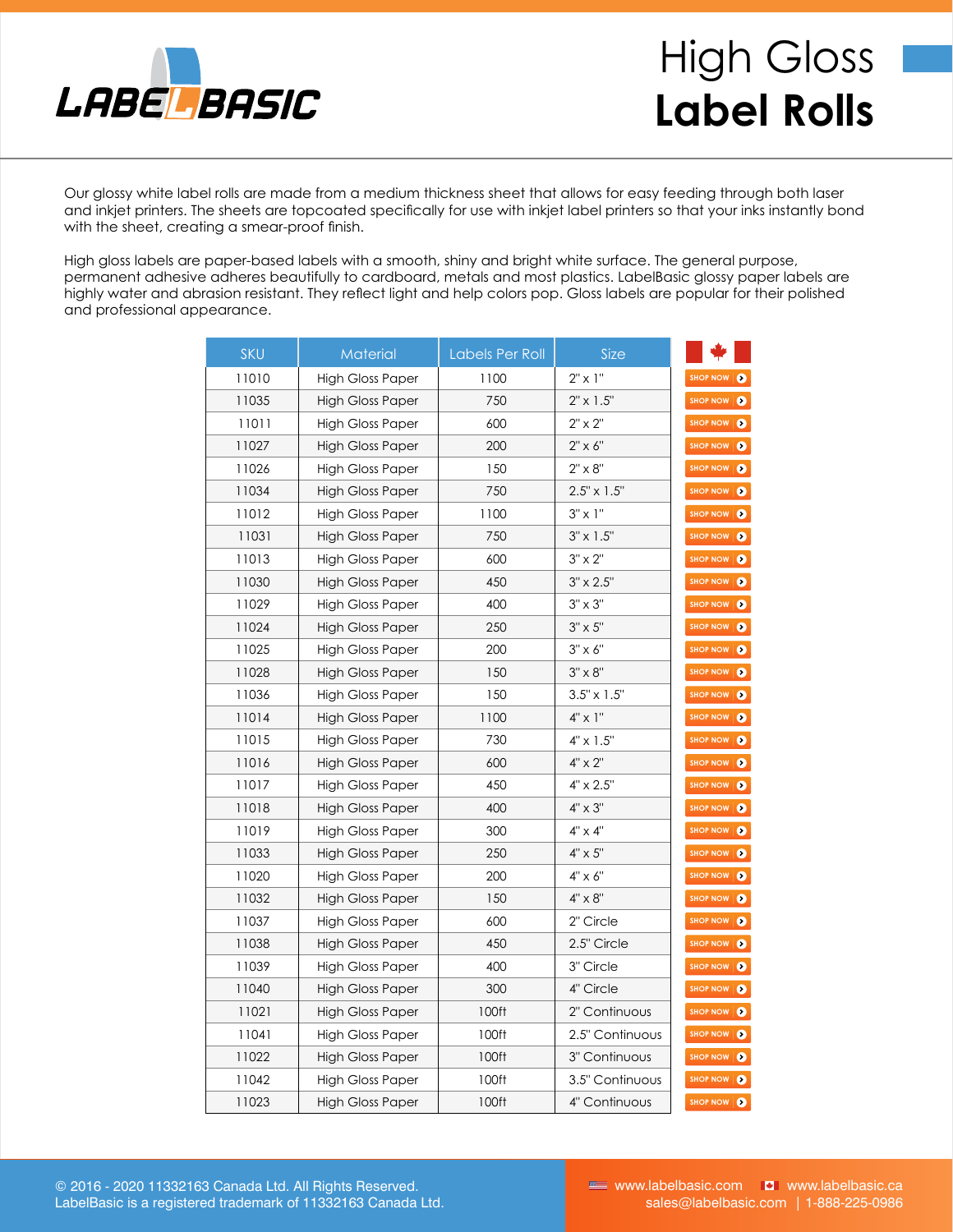<span id="page-2-0"></span>

#### **Matte Label Rolls**

LabelBasic Matte labels are paper-based labels with a smooth, white matte surface. The general purpose, permanent adhesive adheres beautifully to cardboard, metals and most plastics. These LabelBasic matte paper labels are highly water and abrasion resistant. Matte labels are popular because of their versatility. They can be luxurious or natural looking depending on the design, use, and placement.

These Label Rolls have a 2 Inch Inner Core and 4 Inch Outer Diameter. These Labels are compatiable with Primera LX400, LX500, LX500c and Epson ColorWorks TM-C3400, TM-C3500 Color Label Printer.

| <b>SKU</b> | <b>Material</b> | Labels Per Roll | <b>Size</b>          |                   |
|------------|-----------------|-----------------|----------------------|-------------------|
| 12010      | Matte Paper     | 1100            | $2" \times 1"$       | SHOP NOW <b>O</b> |
| 12035      | Matte Paper     | 750             | $2" \times 1.5"$     | SHOP NOW          |
| 12011      | Matte Paper     | 600             | $2" \times 2"$       | SHOP NOW          |
| 12027      | Matte Paper     | 200             | $2" \times 6"$       | SHOP NOW 0        |
| 12026      | Matte Paper     | 150             | $2" \times 8"$       | SHOP NOW          |
| 12034      | Matte Paper     | 750             | $2.5" \times 1.5"$   | SHOP NOW <b>O</b> |
| 12012      | Matte Paper     | 1100            | $3" \times 1"$       | SHOP NOW 0        |
| 12031      | Matte Paper     | 750             | $3'' \times 1.5''$   | SHOP NOW O        |
| 12013      | Matte Paper     | 600             | $3" \times 2"$       | SHOP NOW <b>O</b> |
| 12030      | Matte Paper     | 450             | $3'' \times 2.5''$   | SHOP NOW          |
| 12029      | Matte Paper     | 400             | $3'' \times 3''$     | SHOP NOW          |
| 12024      | Matte Paper     | 250             | $3" \times 5"$       | SHOP NOW 0        |
| 12025      | Matte Paper     | 200             | $3" \times 6"$       | SHOP NOW          |
| 12028      | Matte Paper     | 150             | 3" x 8"              | SHOP NOW <b>O</b> |
| 12036      | Matte Paper     | 150             | $3.5'' \times 1.5''$ | SHOP NOW <b>O</b> |
| 12014      | Matte Paper     | 1100            | $4" \times 1"$       | SHOP NOW 0        |
| 12015      | Matte Paper     | 730             | $4" \times 1.5"$     | SHOP NOW <b>O</b> |
| 12016      | Matte Paper     | 600             | $4" \times 2"$       | SHOP NOW 0        |
| 12017      | Matte Paper     | 450             | $4'' \times 2.5''$   | SHOP NOW <b>O</b> |
| 12018      | Matte Paper     | 400             | $4" \times 3"$       | SHOP NOW 0        |
| 12019      | Matte Paper     | 300             | $4" \times 4"$       | SHOP NOW          |
| 12033      | Matte Paper     | 250             | $4" \times 5"$       | SHOP NOW <b>O</b> |
| 12020      | Matte Paper     | 200             | 4" x 6"              | SHOP NOW 0        |
| 12032      | Matte Paper     | 150             | $4" \times 8"$       | SHOP NOW          |
| 12037      | Matte Paper     | 600             | 2" Circle            | SHOP NOW          |
| 12038      | Matte Paper     | 450             | 2.5" Circle          | SHOP NOW          |
| 12039      | Matte Paper     | 400             | 3" Circle            | SHOP NOW          |
| 12040      | Matte Paper     | 300             | 4" Circle            | SHOP NOW 0        |
| 12021      | Matte Paper     | 100ft           | 2" Continuous        | SHOP NOW          |
| 12041      | Matte Paper     | 100ft           | 2.5" Continuous      | SHOP NOW          |
| 12022      | Matte Paper     | 100ft           | 3" Continuous        | SHOP NOW <b>O</b> |
| 12042      | Matte Paper     | 100ft           | 3.5" Continuous      | SHOP NOW          |
| 12023      | Matte Paper     | 100ft           | 4" Continuous        | SHOP NOW          |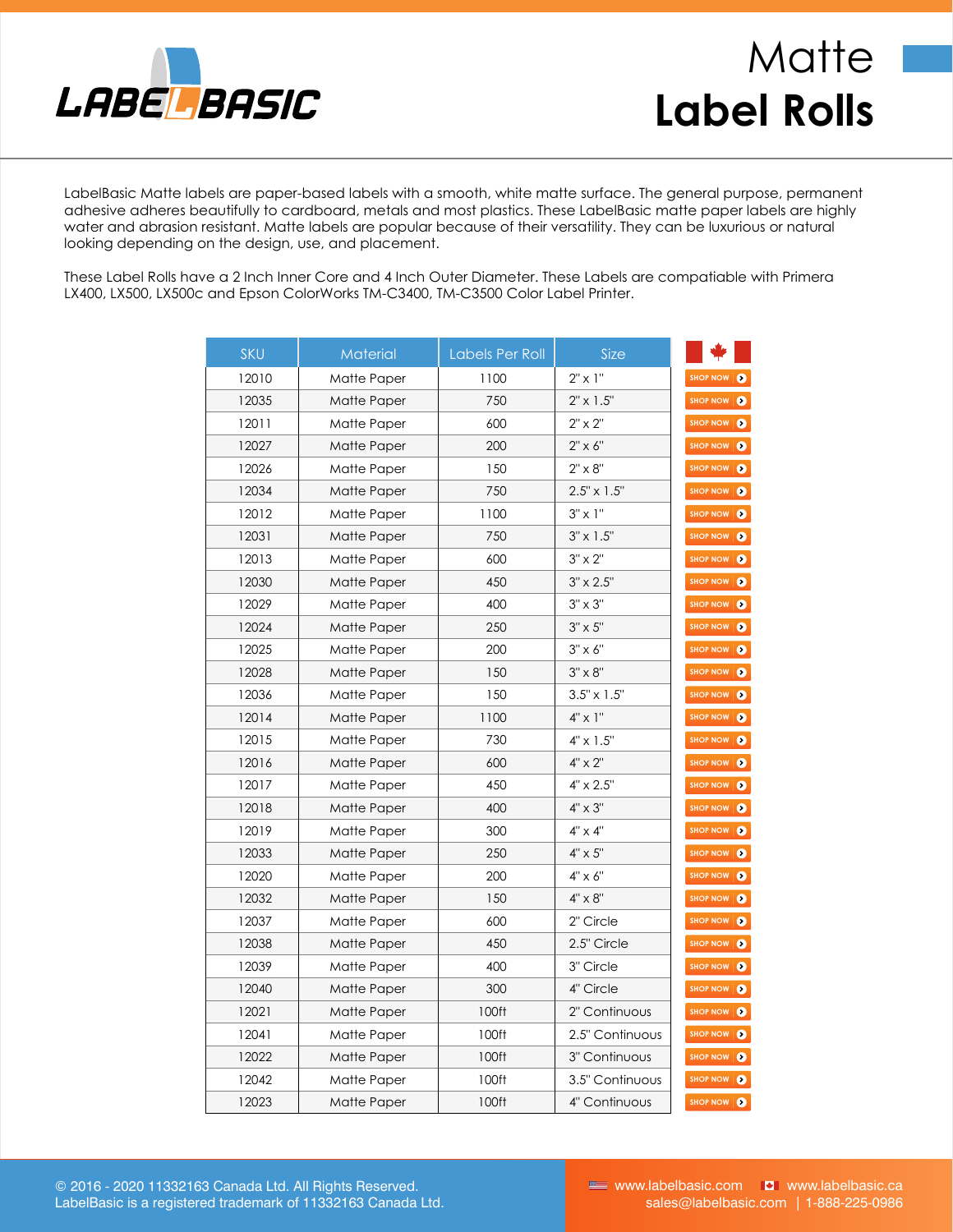<span id="page-3-0"></span>

## Matte Polypropylene **Label Rolls**

Our Matte Polypropylene Inkjet label rolls offer water, oil, flex-crack, and puncture resistance. In addition, these labels won't shrink or wrinkle with changes to the environment and they result in crisp, clear text and images.

Our **Matte Polypropylene Label** gives your designs a more subdued look with little glare. The satin-like surface offers a high quality feel premium brands love.

| <b>SKU</b> | <b>Material</b>     | Labels Per Roll | <b>Size</b>        |                   |
|------------|---------------------|-----------------|--------------------|-------------------|
| 14010      | Matte Polypropylene | 1100            | $2" \times 1"$     | SHOP NOW <b>O</b> |
| 14035      | Matte Polypropylene | 750             | $2" \times 1.5"$   | SHOP NOW <b>O</b> |
| 14011      | Matte Polypropylene | 600             | $2" \times 2"$     | SHOP NOW          |
| 14027      | Matte Polypropylene | 200             | $2" \times 6"$     | SHOP NOW <b>O</b> |
| 14026      | Matte Polypropylene | 150             | $2" \times 8"$     | SHOP NOW <b>O</b> |
| 14034      | Matte Polypropylene | 750             | $2.5" \times 1.5"$ | SHOP NOW <b>O</b> |
| 14012      | Matte Polypropylene | 1100            | $3" \times 1"$     | SHOP NOW          |
| 14031      | Matte Polypropylene | 750             | $3'' \times 1.5''$ | SHOP NOW <b>O</b> |
| 14013      | Matte Polypropylene | 600             | $3" \times 2"$     | SHOP NOW <b>O</b> |
| 14030      | Matte Polypropylene | 450             | $3'' \times 2.5''$ | SHOP NOW <b>O</b> |
| 14029      | Matte Polypropylene | 400             | $3" \times 3"$     | SHOP NOW <b>O</b> |
| 14024      | Matte Polypropylene | 250             | $3" \times 5"$     | SHOP NOW <b>O</b> |
| 14025      | Matte Polypropylene | 200             | $3" \times 6"$     | SHOP NOW <b>O</b> |
| 14028      | Matte Polypropylene | 150             | $3" \times 8"$     | SHOP NOW          |
| 14036      | Matte Polypropylene | 150             | $3.5" \times 1.5"$ | SHOP NOW <b>O</b> |
| 14014      | Matte Polypropylene | 1100            | $4" \times 1"$     | SHOP NOW <b>O</b> |
| 14015      | Matte Polypropylene | 730             | $4" \times 1.5"$   | SHOP NOW <b>O</b> |
| 14016      | Matte Polypropylene | 600             | $4" \times 2"$     | SHOP NOW          |
| 14017      | Matte Polypropylene | 450             | $4" \times 2.5"$   | SHOP NOW <b>O</b> |
| 14018      | Matte Polypropylene | 400             | $4'' \times 3''$   | SHOP NOW 0        |
| 14019      | Matte Polypropylene | 300             | $4" \times 4"$     | SHOP NOW <b>O</b> |
| 14033      | Matte Polypropylene | 250             | $4" \times 5"$     | SHOP NOW <b>O</b> |
| 14020      | Matte Polypropylene | 200             | $4" \times 6"$     | SHOP NOW <b>O</b> |
| 14032      | Matte Polypropylene | 150             | $4" \times 8"$     | SHOP NOW 0        |
| 14021      | Matte Polypropylene | 100ft           | 2" Continuous      | SHOP NOW          |
| 14022      | Matte Polypropylene | 100ft           | 3" Continuous      | SHOP NOW <b>O</b> |
| 14023      | Matte Polypropylene | 100ft           | 4" Continuous      | SHOP NOW <b>O</b> |